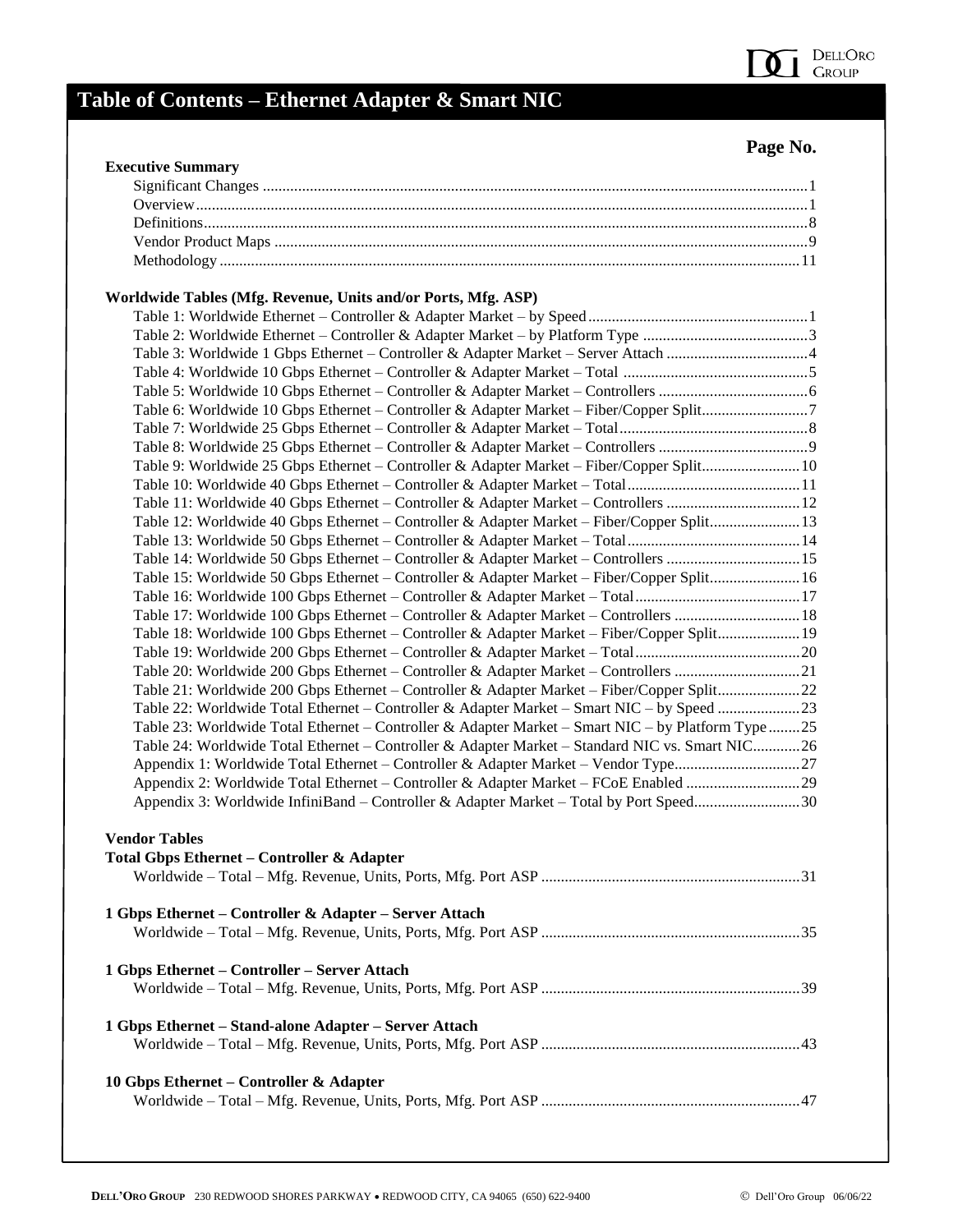#### DELL'Oro<br>Group  $\mathbf{0}$  1

| ισρ<br>ы, | NO. |
|-----------|-----|
|-----------|-----|

| 10 Gbps Ethernet - Controller           |  |
|-----------------------------------------|--|
|                                         |  |
|                                         |  |
|                                         |  |
| 10 Gbps Ethernet - Daughter Adapter     |  |
|                                         |  |
| 10 Gbps Ethernet - Mezzanine Adapter    |  |
|                                         |  |
| 10 Gbps Ethernet - Stand-alone Adapter  |  |
|                                         |  |
| 10 Gbps Ethernet - Fiber/Copper Split   |  |
|                                         |  |
|                                         |  |
|                                         |  |
|                                         |  |
|                                         |  |
| 25 Gbps Ethernet – Controller & Adapter |  |
|                                         |  |
| 25 Gbps Ethernet - Controller           |  |
|                                         |  |
|                                         |  |
|                                         |  |
| 25 Gbps Ethernet - Daughter Adapter     |  |
|                                         |  |
| 25 Gbps Ethernet - Mezzanine Adapter    |  |
|                                         |  |
| 25 Gbps Ethernet - Stand-alone Adapter  |  |
|                                         |  |
| 25 Gbps Ethernet – Fiber/Copper Split   |  |
|                                         |  |
|                                         |  |
|                                         |  |
|                                         |  |
|                                         |  |
| 40 Gbps Ethernet - Controller & Adapter |  |
|                                         |  |
| <b>40 Gbps Ethernet - Controller</b>    |  |
|                                         |  |
|                                         |  |
|                                         |  |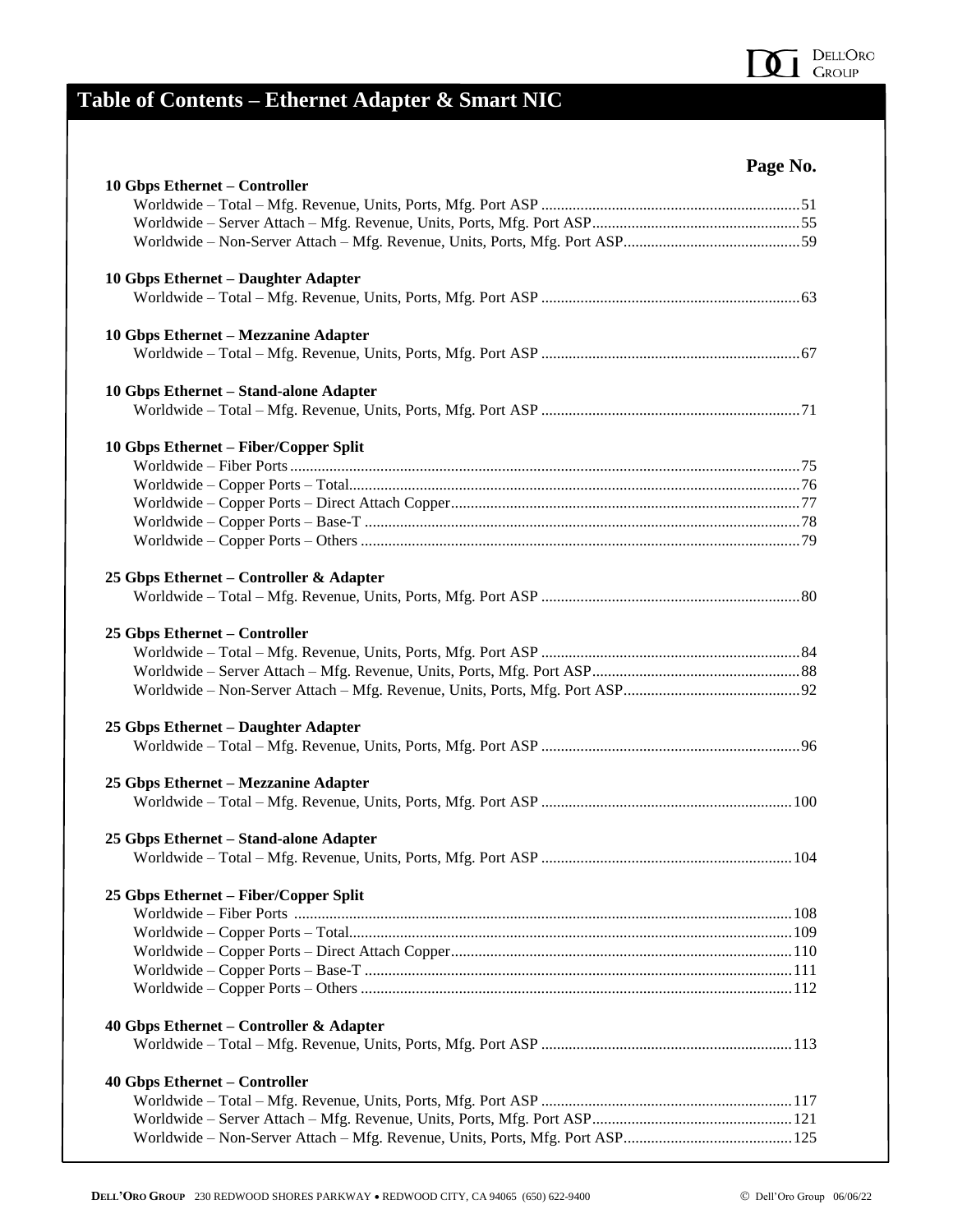

| 71 | v | n |
|----|---|---|
|    |   |   |

| <b>40 Gbps Ethernet - Daughter Adapter</b> |  |
|--------------------------------------------|--|
|                                            |  |
| 40 Gbps Ethernet - Mezzanine Adapter       |  |
|                                            |  |
| 40 Gbps Ethernet - Stand-alone Adapter     |  |
|                                            |  |
| 40 Gbps Ethernet – Fiber/Copper Split      |  |
|                                            |  |
|                                            |  |
|                                            |  |
|                                            |  |
|                                            |  |
| 50 Gbps Ethernet – Controller & Adapter    |  |
|                                            |  |
| 50 Gbps Ethernet - Controller              |  |
|                                            |  |
|                                            |  |
|                                            |  |
| 50 Gbps Ethernet - Daughter Adapter        |  |
|                                            |  |
| 50 Gbps Ethernet – Mezzanine Adapter       |  |
|                                            |  |
| 50 Gbps Ethernet - Stand-alone Adapter     |  |
|                                            |  |
| 50 Gbps Ethernet – Fiber/Copper Split      |  |
|                                            |  |
|                                            |  |
|                                            |  |
|                                            |  |
|                                            |  |
| 100 Gbps Ethernet - Controller & Adapter   |  |
|                                            |  |
| 100 Gbps Ethernet - Controller             |  |
|                                            |  |
|                                            |  |
|                                            |  |
| 100 Gbps Ethernet - Daughter Adapter       |  |
|                                            |  |
| 100 Gbps Ethernet - Mezzanine Adapter      |  |
|                                            |  |
|                                            |  |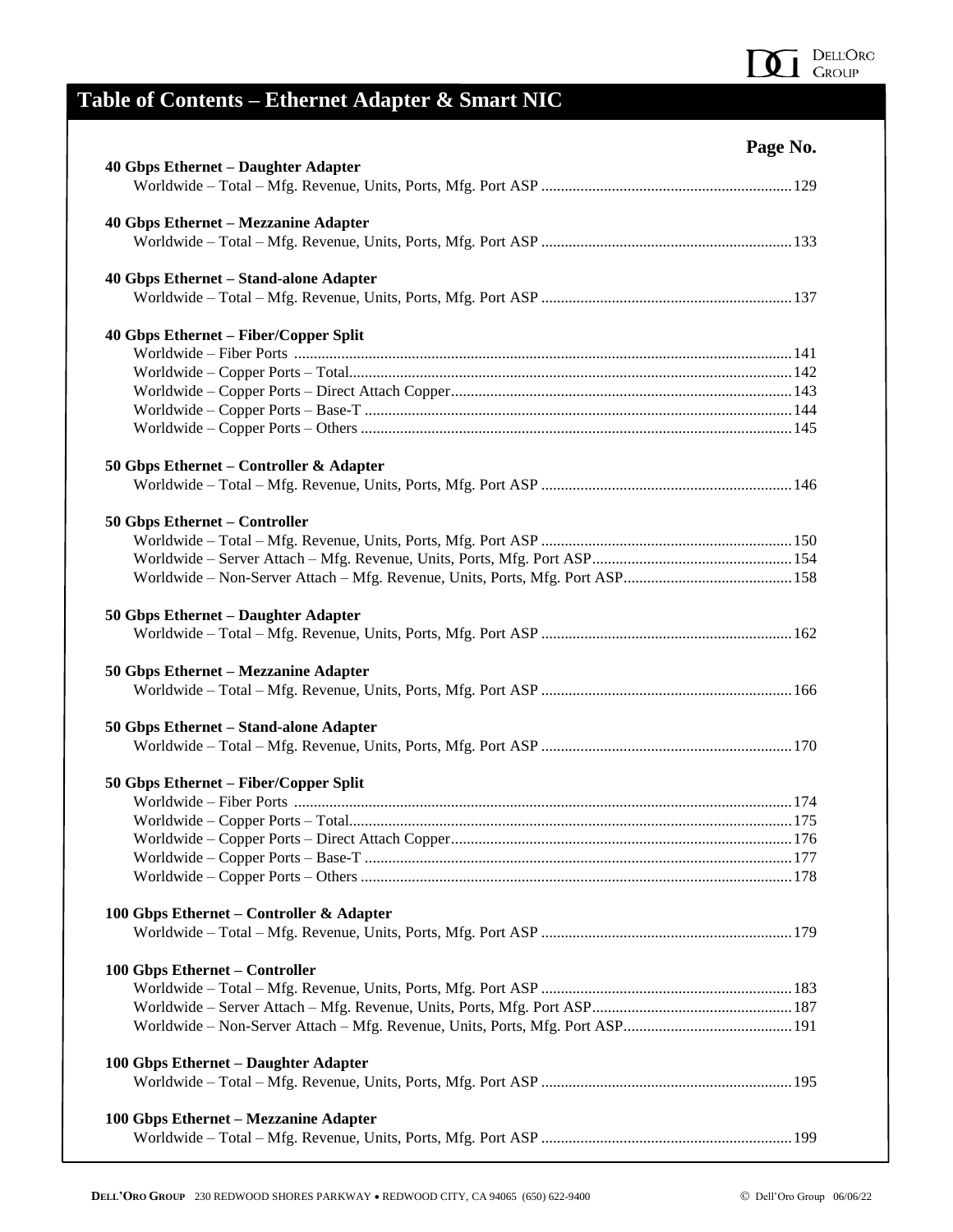

| ν | ٧ı |
|---|----|
| ч | n  |

| 100 Gbps Ethernet - Stand-alone Adapter           |  |
|---------------------------------------------------|--|
|                                                   |  |
| 100 Gbps Ethernet - Fiber/Copper Split            |  |
|                                                   |  |
|                                                   |  |
|                                                   |  |
|                                                   |  |
|                                                   |  |
| 200 Gbps Ethernet - Controller & Adapter          |  |
|                                                   |  |
| 200 Gbps Ethernet - Controller                    |  |
|                                                   |  |
|                                                   |  |
|                                                   |  |
| 200 Gbps Ethernet - Daughter Adapter              |  |
|                                                   |  |
| 200 Gbps Ethernet - Mezzanine Adapter             |  |
|                                                   |  |
| 200 Gbps Ethernet - Stand-alone Adapter           |  |
|                                                   |  |
| 200 Gbps Ethernet - Fiber/Copper Split            |  |
|                                                   |  |
|                                                   |  |
|                                                   |  |
|                                                   |  |
|                                                   |  |
| <b>Total Smart NIC - Controller &amp; Adapter</b> |  |
|                                                   |  |
| 10 Gbps Smart NIC - Controller & Adapter          |  |
|                                                   |  |
| 10 Gbps Smart NIC - Controller                    |  |
|                                                   |  |
|                                                   |  |
|                                                   |  |
| 10 Gbps Smart NIC - Daughter Adapter              |  |
|                                                   |  |
| 10 Gbps Smart NIC - Mezzanine Adapter             |  |
|                                                   |  |
| 10 Gbps Smart NIC - Stand-alone Adapter           |  |
|                                                   |  |
|                                                   |  |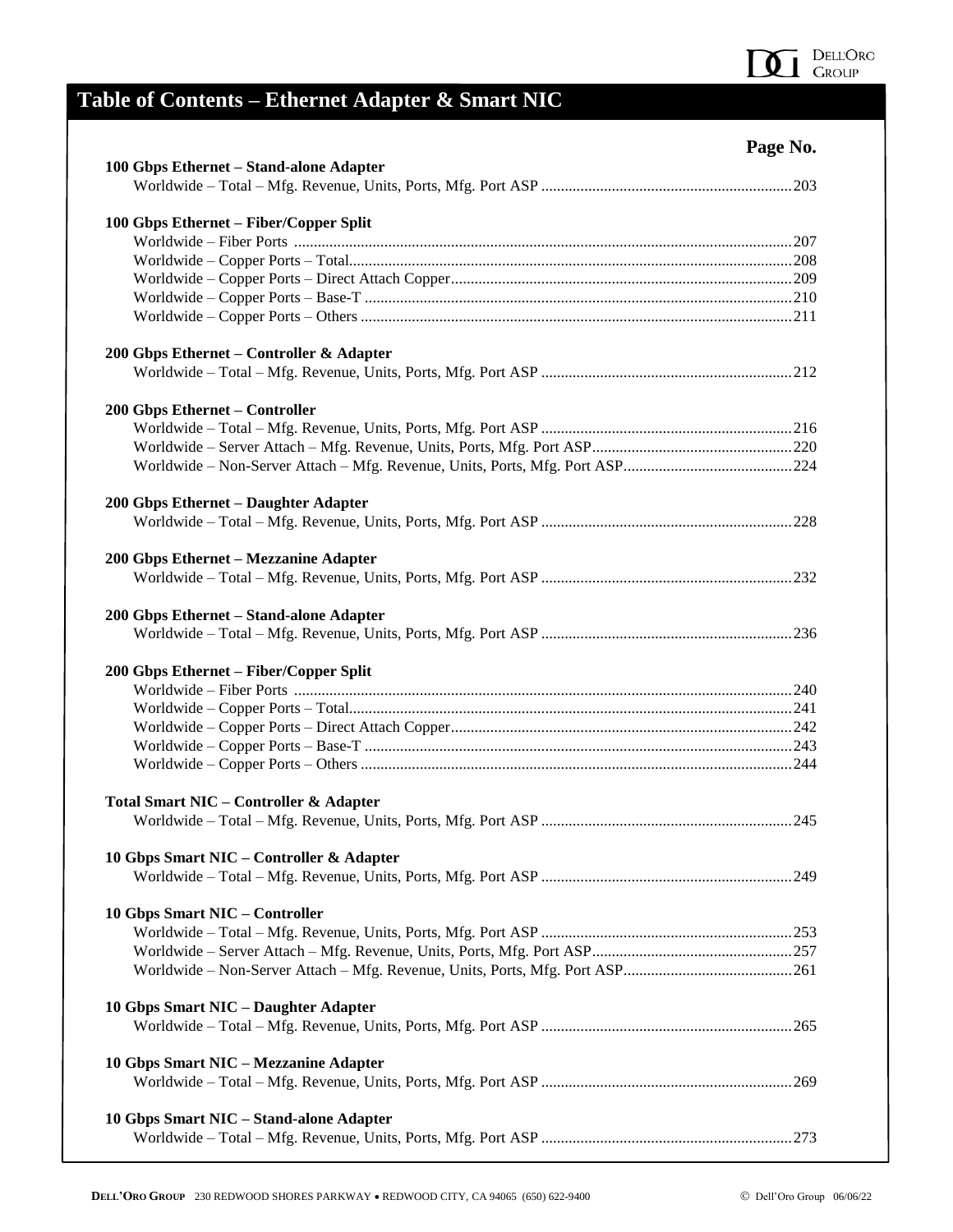

|                                             | Page No. |
|---------------------------------------------|----------|
| 25 Gbps Smart NIC – Controller & Adapter    |          |
|                                             |          |
| 25 Gbps Smart NIC - Controller              |          |
|                                             |          |
|                                             |          |
|                                             |          |
| 25 Gbps Smart NIC - Daughter Adapter        |          |
|                                             |          |
| 25 Gbps Smart NIC - Mezzanine Adapter       |          |
|                                             |          |
| 25 Gbps Smart NIC - Stand-alone Adapter     |          |
|                                             |          |
| 40 Gbps Smart NIC – Controller & Adapter    |          |
|                                             |          |
| <b>40 Gbps Smart NIC - Controller</b>       |          |
|                                             |          |
|                                             |          |
|                                             |          |
| <b>40 Gbps Smart NIC - Daughter Adapter</b> |          |
| 40 Gbps Smart NIC - Mezzanine Adapter       |          |
|                                             |          |
| 40 Gbps Smart NIC - Stand-alone Adapter     |          |
|                                             |          |
| 50 Gbps Smart NIC - Controller & Adapter    |          |
|                                             |          |
| 50 Gbps Smart NIC - Controller              |          |
|                                             |          |
|                                             |          |
|                                             |          |
| 50 Gbps Smart NIC - Daughter Adapter        |          |
| 50 Gbps Smart NIC - Mezzanine Adapter       |          |
|                                             |          |
| 50 Gbps Smart NIC - Stand-alone Adapter     |          |
|                                             |          |
|                                             |          |